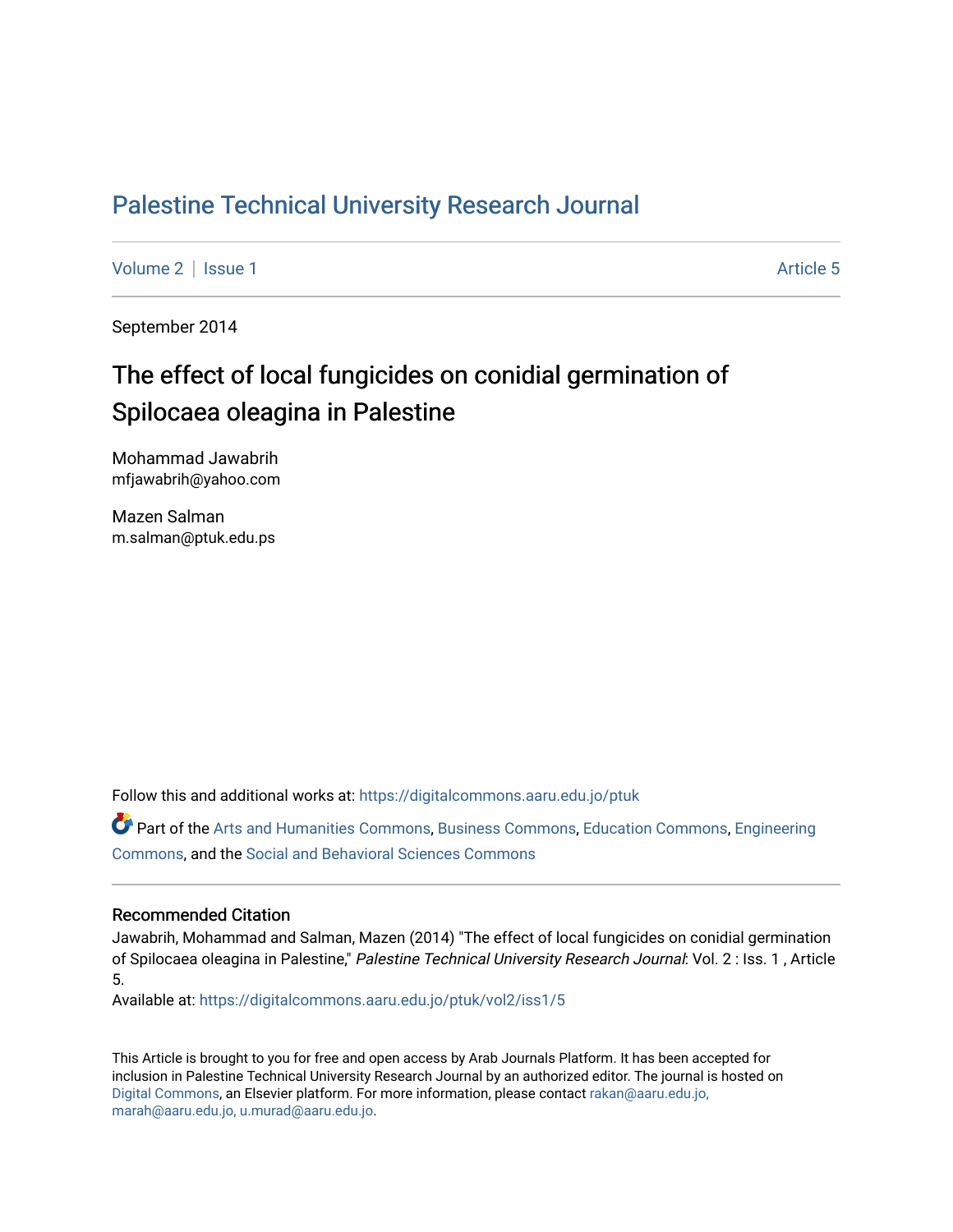

# **The effect of local fungicides on conidial germination of** *Spilocaea oleagina* **in Palestine**

Mazen Salman, Mohammad Jawabreh\* and Basima Abu Rumaileh

Technical and Applied Research Center, Palestine Technical University-Kadoori

\*mfjawabrih@yahoo.com

Received 22 January 2014, Accepted 8 February 2014, Published 10 February 2014

**Abstract:** Olive leaf spot (OLS) disease or peacock disease is caused by the fungus *Spilocaea oleagina,* it is the most destructive disease on olive trees in most regions of Palestine. The disease is controlled by application of copper containing fungicides. Currently, there are more than 20 different fungicides sold in the Palestinian market. The efficacy of these fungicides was not tested on OLS in Palestine. The aim of this work was to test the efficacy of three major fungicides used against the disease. Fungicide solutions containing Fungran, Copper Antracol, and Kocide® 101 were prepared by dissolving 0.5 g of each in 200 ml distilled water (DW) according to manufacturer instruction. Five leaves infected with OLS were soaked in each solution for 30 min. Control leaves were placed in 200 ml DW. Leaves were then placed in 9 cm petri dishes containing 3 ml DW to provide high humidity (> 85%). Each day, one leaf was removed, washed in DW and cut into one-cm<sup>2</sup> pieces. Leaf pieces holding OLS conidia were printed on olive leaf extract agar media. Results showed that after 24h of fungicide treatment, Kocide®101 was the most effective fungicide followed by Copper Antracol and Fungran with percent conidial germination 2.08, 2.9 and 25.5%, respectively. Interestingly, Fungran efficacy after 48h (2.8% germination) was higher but not significantly different than Kocide® 101 and Copper Antracol. This study showed that the efficacy of the three commonly used fungicides against OLS disease in Palestine diminished after four days of treatment. Further studies are needed to test the efficacy of these fungicides under field conditions for a better control planning of peacock disease in Palestine.

*Keywords***:** *Spilocaea oleagina*, Olive trees, Peacock disease, Olive leave spot (OLS), Palestine

# **Introduction**

Olive tree (*Olea europaea L*) is one of the oldest agricultural tree crops which are cultivated in Palestine. It is distinctly important in the economic and social life of the people; it is considered one of the main sources of income, contributing up to 13% of the annual agricultural production (Jabi, 2007). Olive trees are affected by some pests and diseases. Because the produced olive oil retains the residual chemicals, olive trees are the least sprayed crops (Dahmen and Staub, 1992). *Spilocaea oleaginea* (Cast) Huges or (*Cycloconium oleaginum*) infects olive leaves and cause olive leaf spot (OLS), olive scab, or peacock eye disease (Azeri, 1993). Yield losses are estimated up to 20% (Jabi, 2007). The principal symptoms of OLS are severe premature, defoliation and poor twig development (López-Doncel et al., 2000; Mekuria et al., 1999). OLS usually occur on the upper surface of olive leaf, as the spots expand to cover a large proportion of the leaf, leaves often senesce and are shed prematurely. OLS disease is usually more abundant on leaves of the lower parts of olive trees, of which many shoots become completely defoliated. Recurrent infections often cause poor growth and dieback of defoliated twigs (Khadari et al., 2001; Mekuria et al., 1999). Timing of the application of copper containing fungicide was reported to be critical for effective control of the disease based on geographical location and environmental conditions (e.g. long dry summers); application of fungicides is better prior to winter rains (Graniti, 2003; Macdonald et al., 2000; Teviotdale et al., 1998). The disease is considered one of most important diseases that affect olive trees in Palestinian coastal areas as well as countries of the Mediterranean basin, USA (California), and China (Teviotdale et al.,1998). In Palestine, the disease is highly severe in all olive growing regions in Palestine (Salman et al., 2011). Most of olive cultivars are susceptible to the disease (Abuamsha et al., 2013). Control of the disease is limited due to increased cost in addition to the fact that copper compounds result in disturbance of plant metabolism following Cu accumulation in the soil (Obanar et al., 2008)**.** Most fungicides available in the Palestinian market were not evaluted for their efficacy against the disease. The aim of this work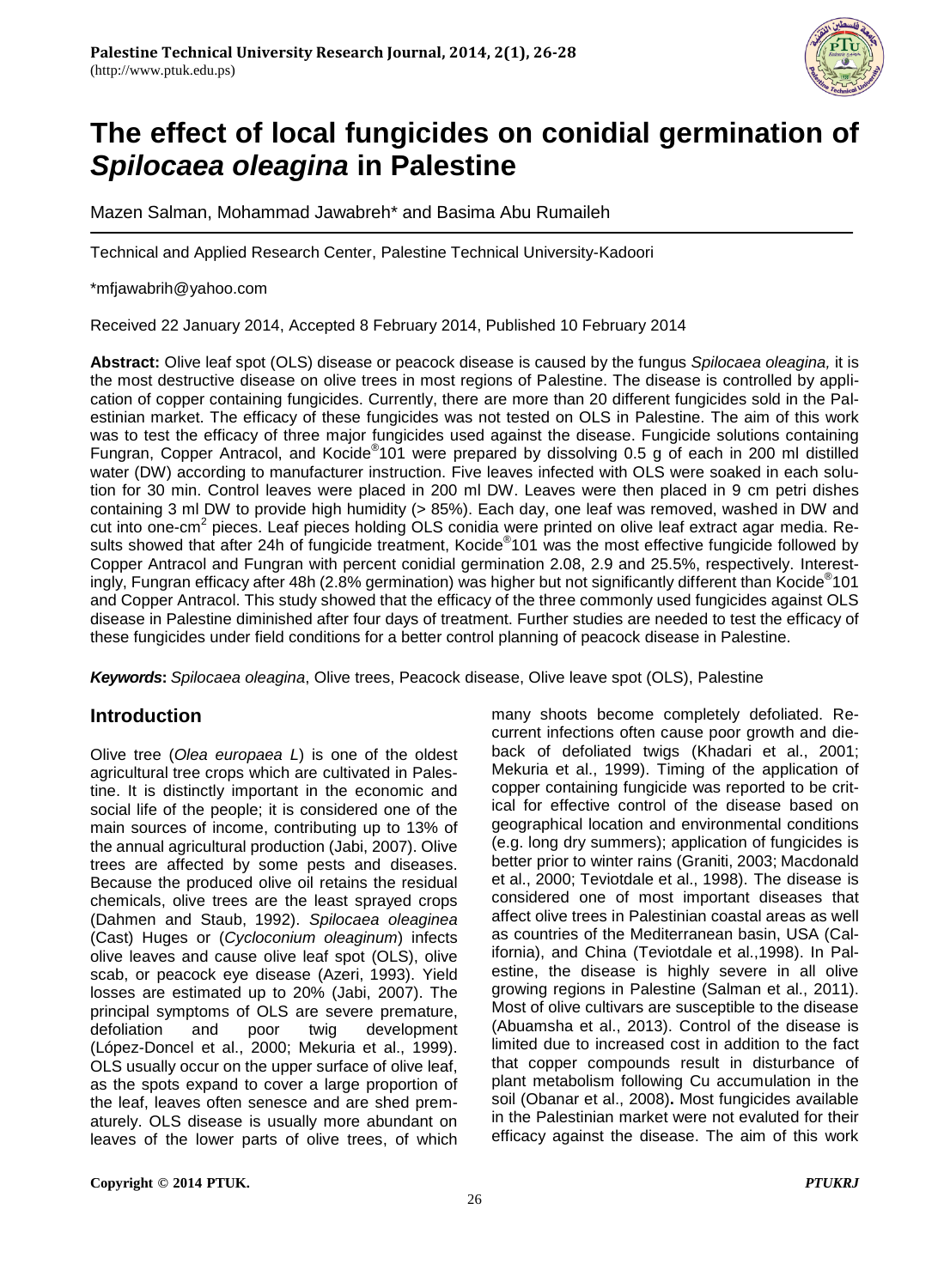was to test three commonly used fugicides agianst OLS under in vitro conditions.

## **Materials and methods**

Three fungicides were used. Fungicide solutions containing Fungran (a.i  $77\%$  Cu(OH)<sub>2</sub> equivalent to 50% metallic copper), Copper Antracol (a.i 37% Copper Oxychloride equivalent to ~Ca 24% metalic copper) and Kocide® 101 (a.i 77% Copper Hydroxide equivalent to 50% metallic copper) were prepared by dissolving 0.5 g of each in 200 ml distilled water (DW) according to manufacturers' instruction. After that, 5 leaves infected with OLS (collected from infected treas) were soaked in each solution for 30 min. Infected control leaves were placed in 200 ml DW. Leaves were then placed in 9 cm petri dishes containing 3 ml DW to prvide high humidity (> 85%). Each day, one leaf was removed, washed in DW and cut into one  $\text{cm}^2$  squares. Leaf pieces holding OLS conidia were printed on Olive Leaf Extract Agar (OLEA) media containing:, 5 g glucose and 7.5 g agar made in 500 ml of olive leaf extract ( prepared by boiling 10 g healthy fresh leaves in 500 ml of DW for 20 min, strained), the medium was autoclaved for 15 min. Inoculated plates were incubate at  $21^{\circ}$ C for 24h in the dark.Total spores were counted microscopically under 200X magnification and compared with germinated spores in three different fields. Each experiment contained three replicates and three repeats

### **Results and Discussion**

Application of copper-based fungicides is now the main method of olive leaf spot control in Palestine and other olive growing countries. Regardless of material, the application rate or number of applications, copper containing fungicides will control OLS when disease risk is low (Teviotdal et al., 1989). Moreover, regular annual treatment is required to prevent disease build up in olive grove, as high disease levels may be difficult to reduce (Roca et al., 2007). Experimentally, as shown in figure 1, leaves treated with fungicides showed reduced conidial germination after 24h compared to untreated control infected leaves.

Interestingly, Fungran efficacy (2.8% germination) after 48h (**Figure 2)** was higher than that of Kocide®101 and Copper Antracol (7.3 and 8.1%, respectively). Our results showed that Funugran, the most used fungicide, was the least effective against conidial germination (**Table1**). Moreover, this study showed that the efficacy of the three commonly used

**Copyright © 2014 PTUK.** *PTUKRJ*

fungicides against OLS disease e is reduced after 4 days of treatment (**Figure 2**).



**Figure 1. Conidial germination of** *S. oleaginea* **after 24h of treatment with fungicides, (a) control distilled water; (b) Koside; (c) Fungran and (d) Copper Antracol .All photos were taken at 200X magnification**

Kocide<sup>®</sup>101 was the most effective fungicide showing 2.08% conidial germination followed by Copper Antracol (2.9%) and Fungran with 25.5% conidial germination, whereas untreated control showed 77.3% germination, (**Figure 2**).



**Figure 2. Percent of conidial germination of** *S. oleaginea* **in different fungicide treatments.** 

In Palestine, the efficiency of fungicide is affected by environmental conditions especially in winter and spring that promotes the outbreak of the disease and washing fungicide off leaves by rain and dew.

Application of copper-based fungicides is currently the main method of olive leaf spot control in many plant growing regions of the world. Although there is a lower risk of pathogens developing resistance to copper based fungicides since they have multi-site activity, some cases of resistance have been re